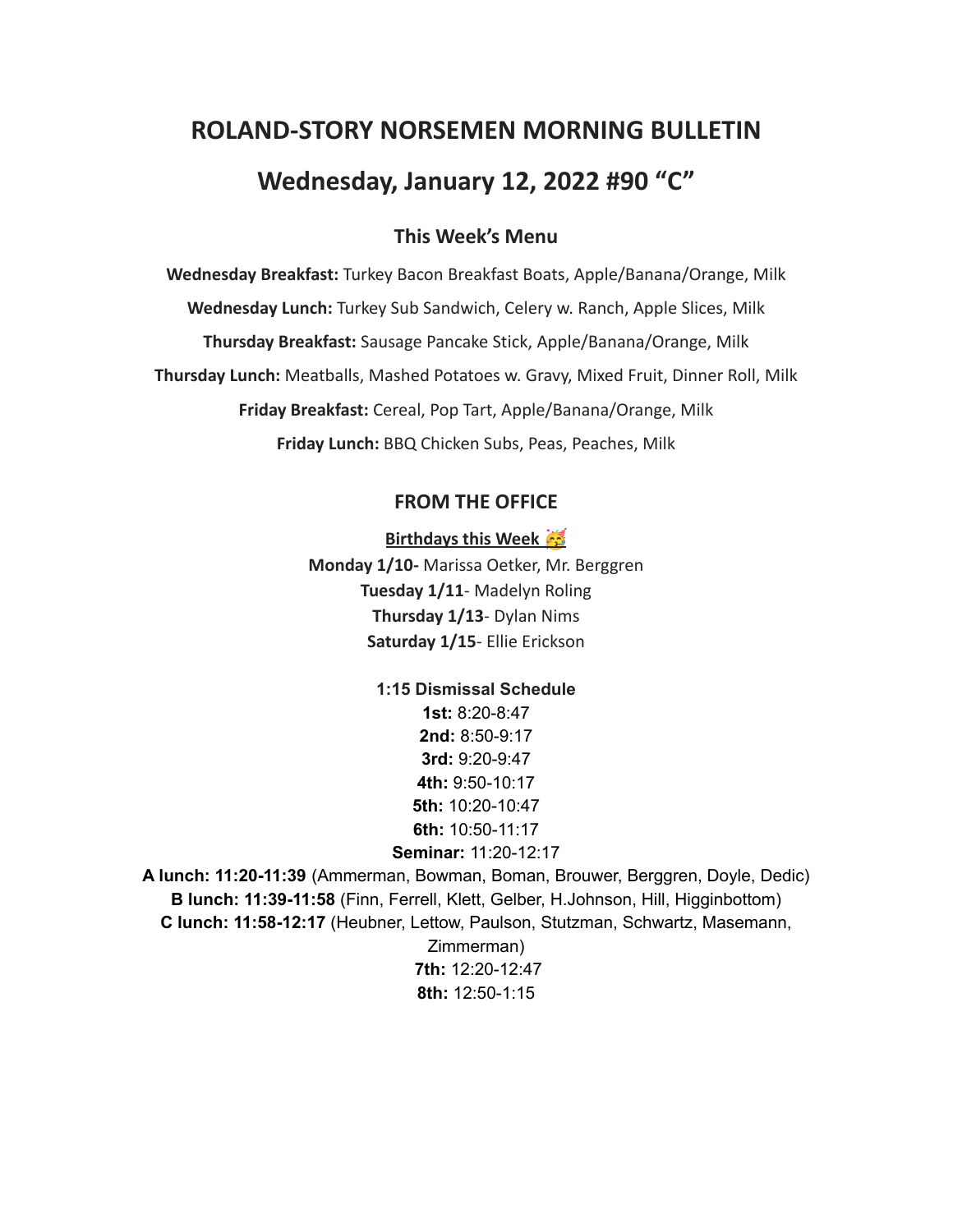

### **[COUNSELOR FOLDER](https://docs.google.com/document/d/1vmwczNPbDzXe9vFaG5LJMQ7NYDv-i4oQJHybqA65TUc/edit?usp=sharing) (9-12)-Click here**

**Schedule Changes for S2**

**\*\*\*Today, January 12th, is the last day to ADD a new class.**

**\*\*\*Friday, January 21st, is the last day that you may DROP a class and still have 5 Full-Credit classes, plus PE on your schedule. After this date, it will be recorded as an "F" if you drop it.**

#### **Scholarship**

[IES Central Iowa Chapter Scholarship](https://drive.google.com/file/d/1TOCO584mY9ObCqCNa6kBs_Yjrn4wPSdj/view?usp=sharing)- \$500 or \$1,000 due 2/21. Going to ISU or U of I for engineering.

[Abbott and Fenner Scholarship-](https://abbottandfenner.com/scholarships.php) \$1,000 due 1/15

# **Local Scholarship**

**Nursing Education [Scholarship](https://docs.google.com/document/d/1xp-Gg2v_kfzzaIsmco9l2tbpQI6T93L71SJzPYrDpOA/edit?usp=sharing) (La Societe 40&8)** Make a copy, fill, print, sign and mail. Min \$500 due 4/15.

#### **ATHLETIC ACTIVITIES FOR THE WEEK**

#### **Thursday 1/13/22**

JV2 Girls Basketball @ Clear Lake High School 4:30pm JV Girls Basketball @ Clear Lake High School 6:00pm Varsity Girls Basketball @ Clear Lake High School 7:30pm JV/Varsity Wrestling Dual @ Nevada High School 6:00pm